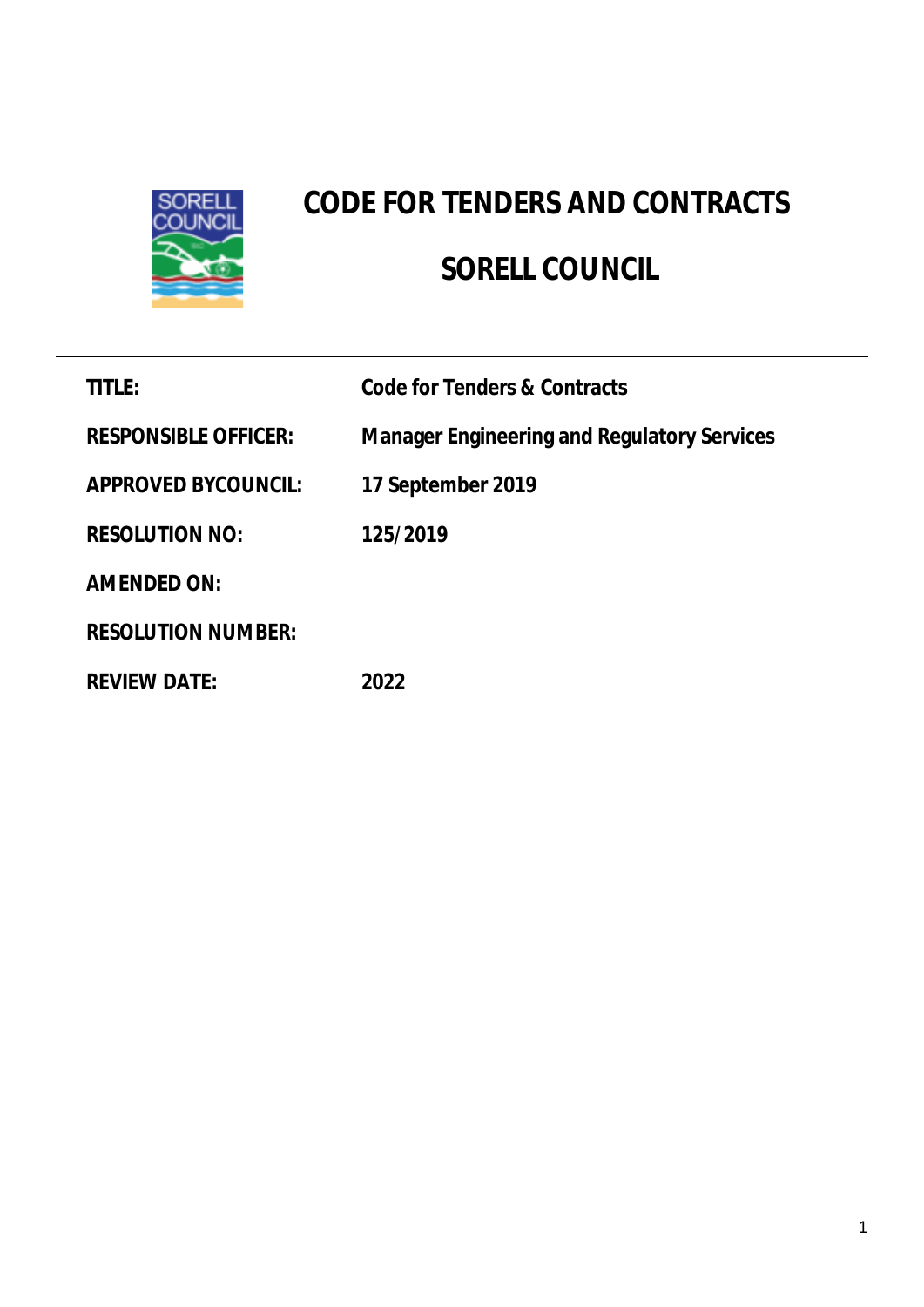# **CONTENTS**

| 1              |                                                          |  |
|----------------|----------------------------------------------------------|--|
| $\overline{2}$ |                                                          |  |
| 3              |                                                          |  |
| 4              |                                                          |  |
| 5              |                                                          |  |
| 6              |                                                          |  |
| 7              |                                                          |  |
| 8              |                                                          |  |
| 9              |                                                          |  |
| 10             |                                                          |  |
| 11             | Engaging a third party to manage a procurement process17 |  |
| 12             |                                                          |  |
| 13             |                                                          |  |
| 14             |                                                          |  |
| 15             |                                                          |  |
| 16             |                                                          |  |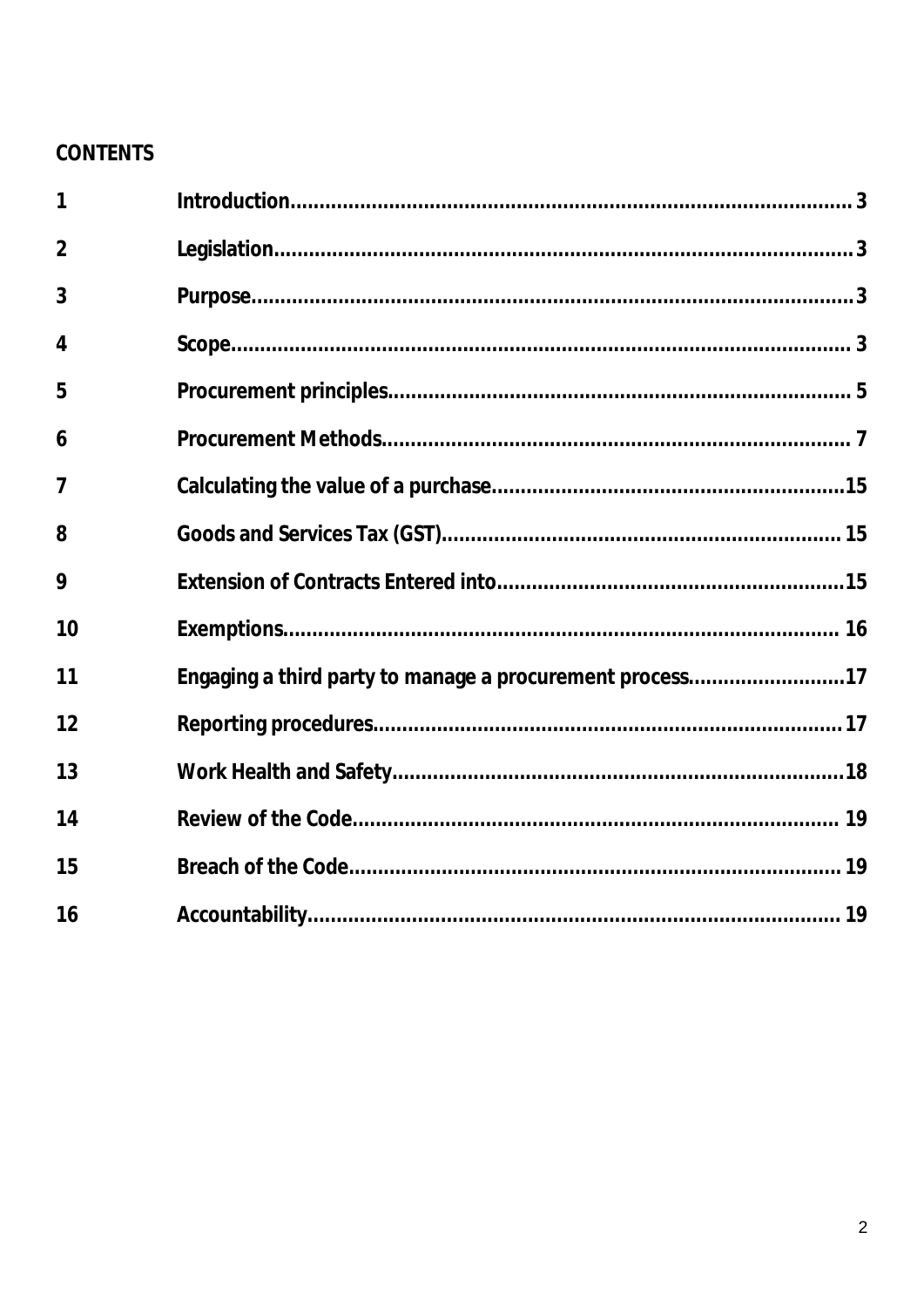#### **CODE FOR TENDERS AND CONTRACTS**

#### **1 INTRODUCTION**

This Code for Tenders and Contracts (Code) provides a policy framework on purchasing and tendering requirements for Council.

#### **2 LEGISLATION**

In accordance with Part 16, Division 2A, Section 333A and 333B of the Local Government Act 1993 (Act), Council must comply with this Code when acquiring goods and services.

Detail contained in the Code is consistent with the requirements of the Local Government (General) Regulations 2005 (Regulations), Regulations 23 – 29 inclusive.

#### **3 PURPOSE**

The Code aims to:

- 3.1 ensure compliance with relevant legislation
- 3.2 enhance value for money through fair, competitive, non-discriminatory procurement
- 3.3 promote the use of resources in an efficient, effective and ethical manner
- 3.4 encourage probity, accountability and transparency in decision making
- 3.5 provide reasonable opportunity for competitive local businesses to supply to Council
- 3.6 minimise the cost to suppliers of participating in the tendering process
- 3.7 allow Council to appropriately manage risk
- 3.8 promote Council's economic, social and environmental plans and policies

#### **4 SCOPE**

## **4.1 Policy vs. procedures**

The Code essentially provides a high level overview of Tender and Contract requirements as they apply to Council. Although some procedural detail associated with Council tender and contract management systems and processes is included in this document.

Consistent with the requirements specified in regulation 28, Council will establish and maintain local level procedures to: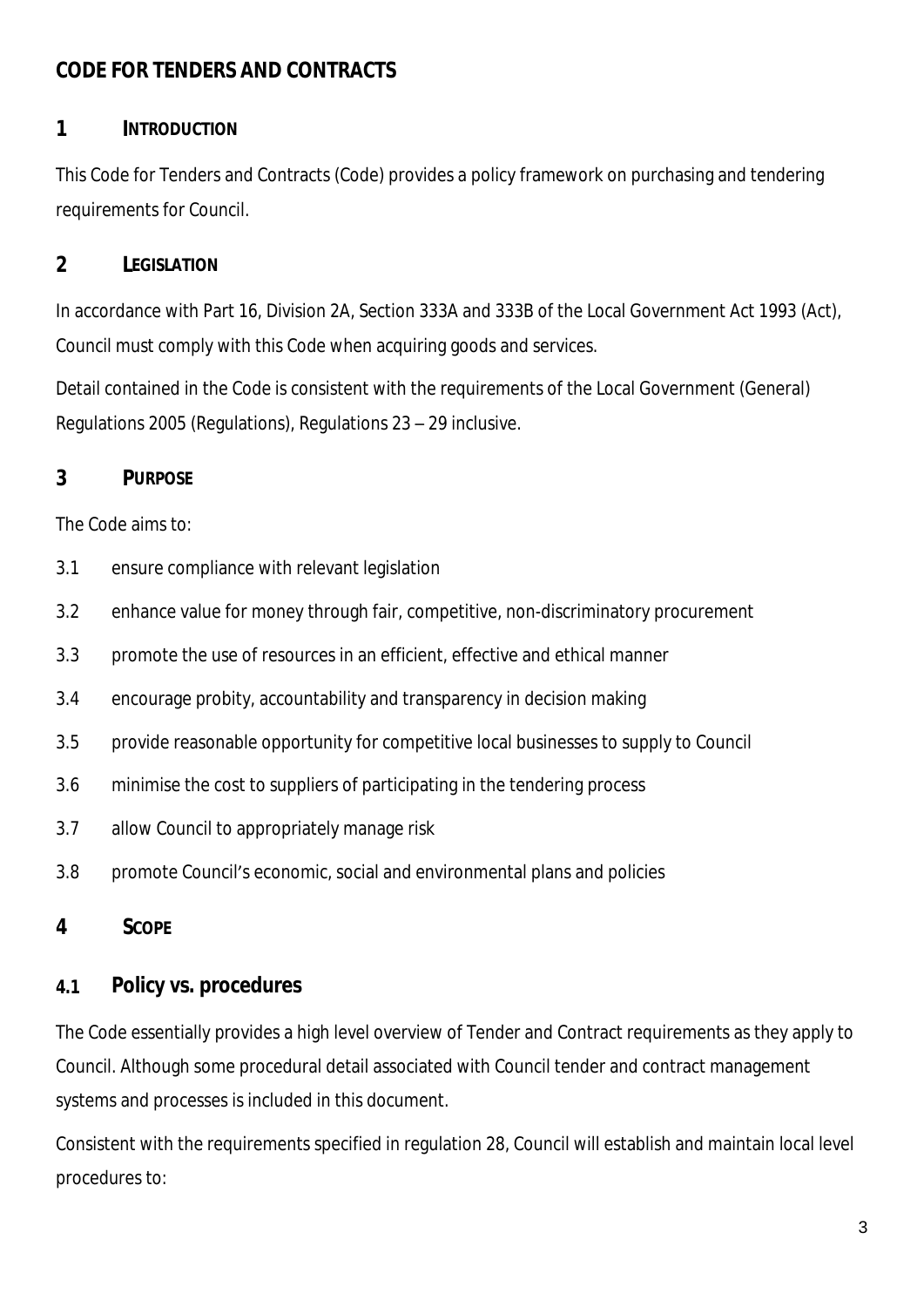- 4.1.1 ensure all potential service providers are provided with the same information relating to the requirements of an open tender process or contract and are given equal opportunity to meet the requirements
- 4.1.2 that fair and equitable consideration is given to all tenders or quotations received
- 4.1.3 deal honestly with and be equitable in the treatment of all potential service providers
- 4.1.4 ensure a prompt and courteous response to all reasonable requests for advice and information from potential or existing service providers
- 4.1.5 protect commercial in confidence information and
- 4.1.6 review each tender process to ensure that each tender is in accordance with the Regulations and this Code

Council will also establish and maintain procedures for:

- 4.1.7 amending or extending a tender once it has been released
- 4.1.8 opening tenders
- 4.1.9 the consideration of tenders that do not fully conform with the tender requirements
- 4.1.10 handling complaints regarding processes related to the supply of goods or services

Unsuccessful tenderers enquiry:

- 4.1.11 In the first instance, tenderers are to seek resolution through the Manager in charge of the relevant purchasing/tender process. If relevant, tenderers are encouraged to seek a debriefing, if they have not already done so.
- 4.1.12 If tenderers are not satisfied with the response provided by the relevant Manager in charge of the purchasing/tender process, the tenderer is able to write to the General Manager providing copies of all correspondence and other relevant material. The General Manager will take whatever action is considered necessary to deal with the enquiry.

#### **4.2 Employees and service providers**

The Code will apply to Council, council employees and agents and any service provider wishing to compete for Council business or provide goods, services or works to Council (including contractors, subcontractors, consultants and suppliers)

Wherever reasonably possible service providers engaged by Council will also apply the Code when seeking Tenders or Quotations from subcontractors and suppliers.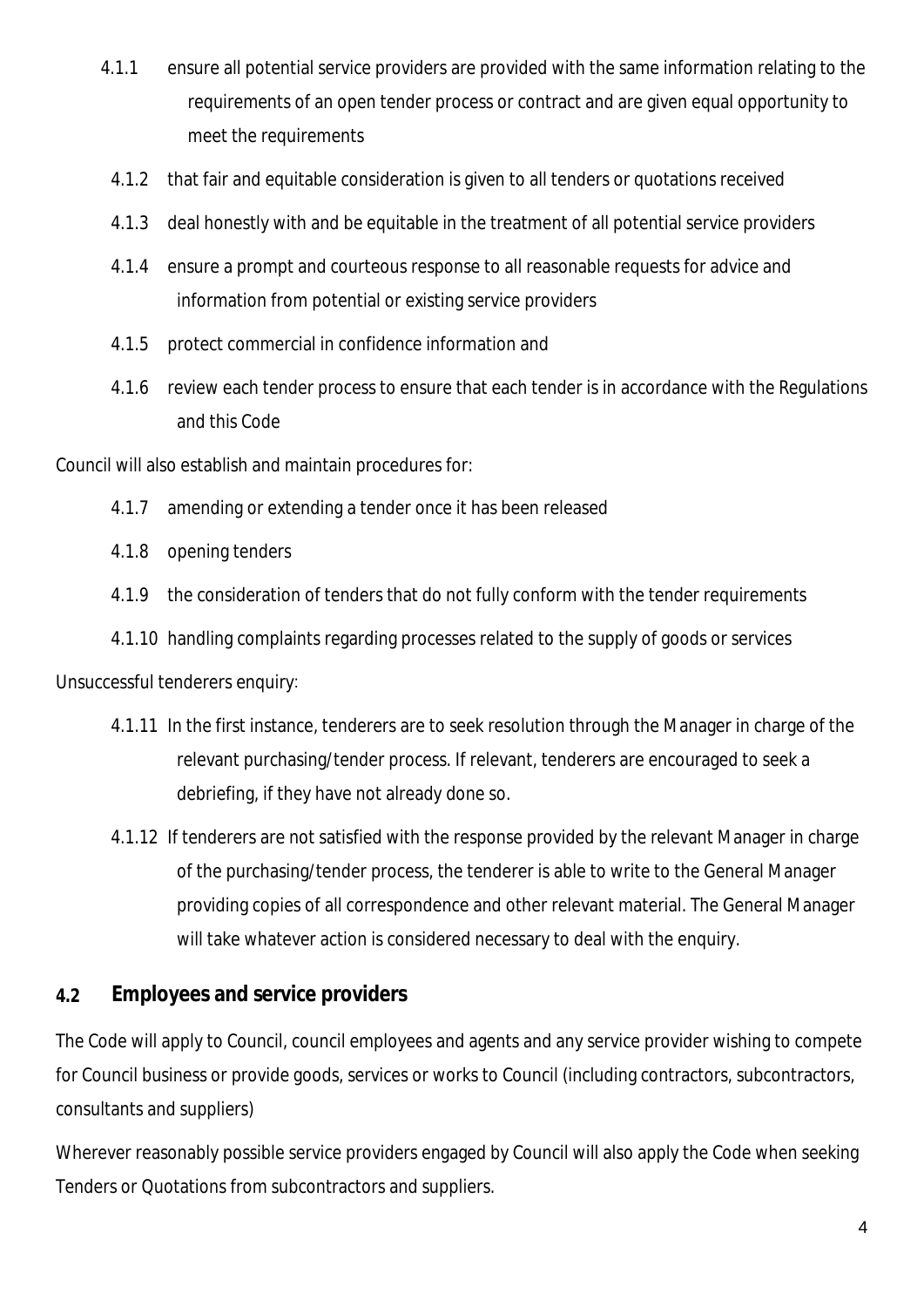#### **5 PROCUREMENT PRINCIPLES**

Council will have regard to the following principles when acquiring goods and services:

## **5.1 Open and Effective Communication**

The Council will ensure that the purchasing process is impartial, open and encourages competitive offers.

In practice this means that Council will:

- 5.1.1 use transparent and open purchasing processes so that service providers and the public are able to have confidence in the outcomes
- 5.1.2 adequately test the market through seeking quotations or via tender as appropriate
- 5.1.3 avoid biased specifications
- 5.1.4 treat all service providers consistently and equitably
- 5.1.5 ensure a prompt and courteous response to all reasonable requests for advice and information from service providers

## **5.2 Value for Money**

The Council will ensure that it is buying at the most competitive price available, but value for money does not mean buying at the lowest price.

In practice this means that Council will consider

- 5.2.1 the contribution the good or service makes to achieving Council's strategic plans or policies
- 5.2.2 the value of the acquisition and potential benefits against the costs of that purchase
- 5.2.3 an assessment of risks associated with the purchase including the preferred procurement method
- 5.2.4 how well goods or services meet needs
- 5.2.5 maintenance and running costs over the lifetime of a product
- 5.2.6 disposal value
- 5.2.7 time constraints
- 5.2.8 the impact of the procurement decision on the local economy, such as through industry development and employment creation
- 5.2.9 the impact of the procurement decision on the environment, such as through minimising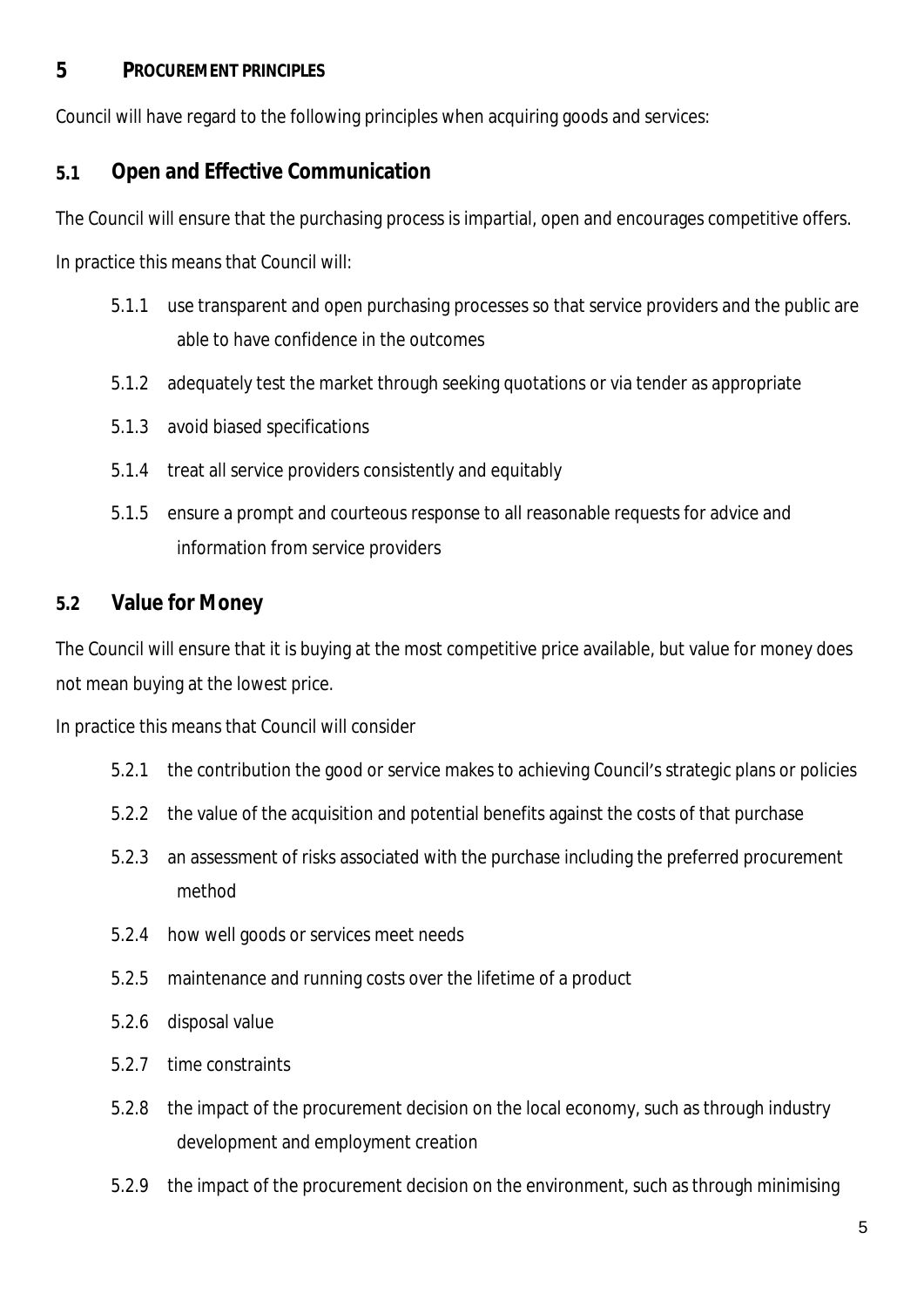waste and reducing demand for goods and services which have a direct impact on the environment (such as printing, utilities and travel)

5.2.10 the impact of the procurement decision on the society, (social value generated) such as through the elimination of discrimination and the promotion of equal opportunity, training, and other identified social objectives

#### **5.3 Enhancement of the capabilities of the local business industry**

The Council will ensure that where local capacity exists it will seek to engage the local market and encourage participation in tender and quotation processes.

In practice this means that **Council** will:

- 5.3.1 actively seek quotes from local businesses that are able to provide quality goods and or services
- 5.3.2 where local capability exists, ensure that discretionary elements of specifications do not prevent local business from competing
- 5.3.3 not give preferential treatment to local service providers where it cannot be reasonably iustified
- 5.3.4 offer relevant work to Council's preferred suppliers as appropriate

#### **5.4 Ethical behaviour and fair dealing**

The Council will promote procurement practice that is legal, ethical, fair and unbiased

In practice this means that **Council** will:

- 5.4.1 comply with legal requirements
- 5.4.2 conduct all business in the best interests of the Council
- 5.4.3 be as effective and efficient as possible when sourcing, ordering and paying for goods and services.
- 5.4.4 expect individuals involved in procurement processes to declare and act upon any conflicts of interest that may be seen to influence impartiality
- 5.4.5 ensure that specifications are clear
- 5.4.6 ensure that any Service Provider is not provided with information or clarification that is not provided equally to all service providers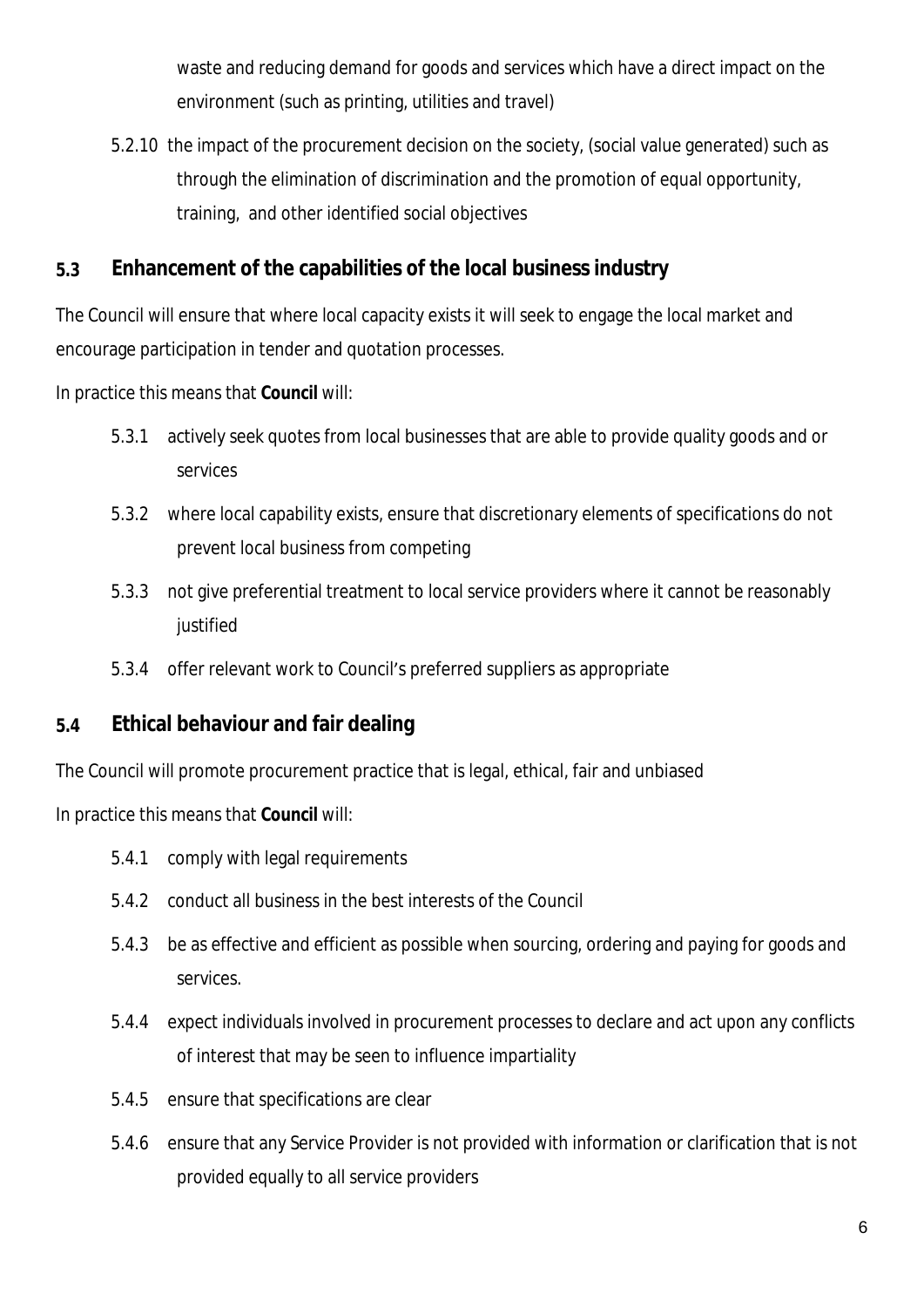- 5.4.7 maintain confidentiality at all times in dealing with service providers
- 5.4.8 ensure that conditions of contract are not excessively onerous
- 5.4.9 decline gifts or benefits offered by those involved in the procurement process, particularly from service providers

In practice this means that Council expects **service providers** to

- 5.4.10 ensure that they are well acquainted with Council requirements identified in this Code
- 5.4.11 are familiar with particulars relating to a specific tender and quotation processes including the relevant specifications
- 5.4.12 not submit a tender or quotation unless they have the financial, technical, physical, management resource or other capabilities to fulfil Council's requirements
- 5.4.13 not seek to influence a procurement process by improper means or collude with other service providers
- 5.4.14 declare and act upon any conflicts of interest that may be seen to influence impartiality
- 5.4.15 comply with all applicable legislative, regulatory and statutory requirements, including Acts of the Commonwealth and State, regulations, by laws and proclamations made or issued under such Acts and lawful requirements or directions of public and other authorities
- 5.4.16 not offer gifts or benefits to a Council officer for the discharge of official business

#### **5.5 All Councillors and Council staff will abide by the following Sorell Council Policies;**

- 5.5.1 Fraud and corruption prevention policy
- 5.5.2 Gifts and benefits policy
- 5.5.3 Public interest disclosure policy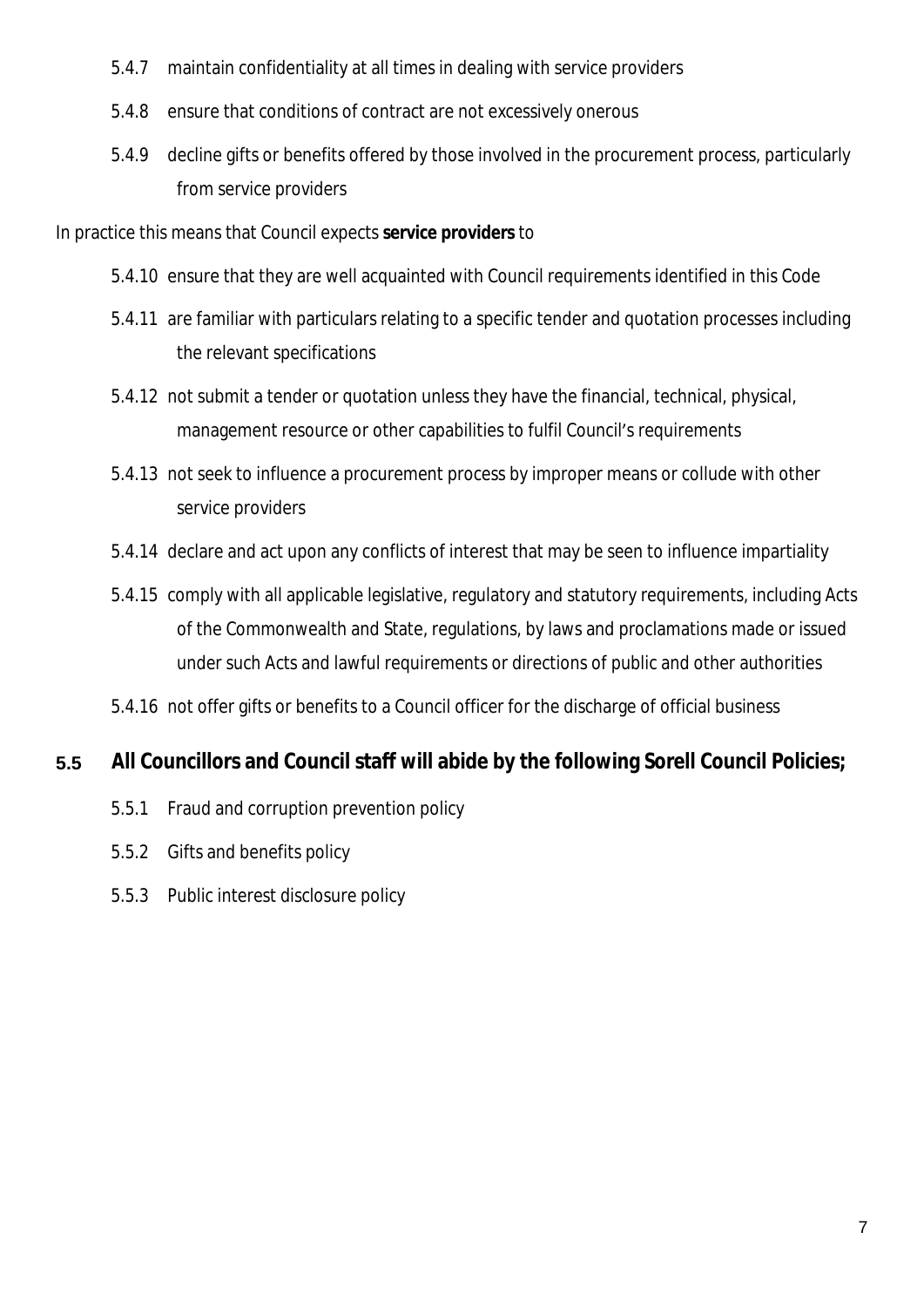#### **6 PROCUREMENT METHODS**

While open and fair competition may often be best achieved by undertaking a tender process where all interested parties have an opportunity to bid, there are times when this practice will not deliver the most advantageous outcome for the Council. In such instances, other market approaches may be more appropriate.

The Council will, having regard to the procurement principles and any other factors considered relevant by the Council, in its absolute discretion, determine the appropriate method that will be employed to procure goods and services at any particular time.

#### **6.1 Non Tender – processes for acquisition of goods and or services**

#### **6.1.1 Direct Purchasing**

This is where Council purchases from a single source, without first obtaining competitive bids.

This method will be used only for low value, low risk goods and services where the Service Provider already has a successful history with the Council.

## **6.1.2 Purchase Orders**

Purchase Orders usually have limited terms and conditions and detail specific items that are to be purchased.

This method may be used for low value, low risk goods and services and will not be used for non routine, high value and high risk goods and services.

# **6.1.3 Quotations (Informal)**

This is where Council will only enter into a contract where 2 quotations from suitable service providers able to provide the goods or services have been sought.

Records must be kept of quotations received and quotations approved. If written quotations cannot be obtained Council must keep detailed written records of the oral quotation obtained including details of the commercial terms of the quotation.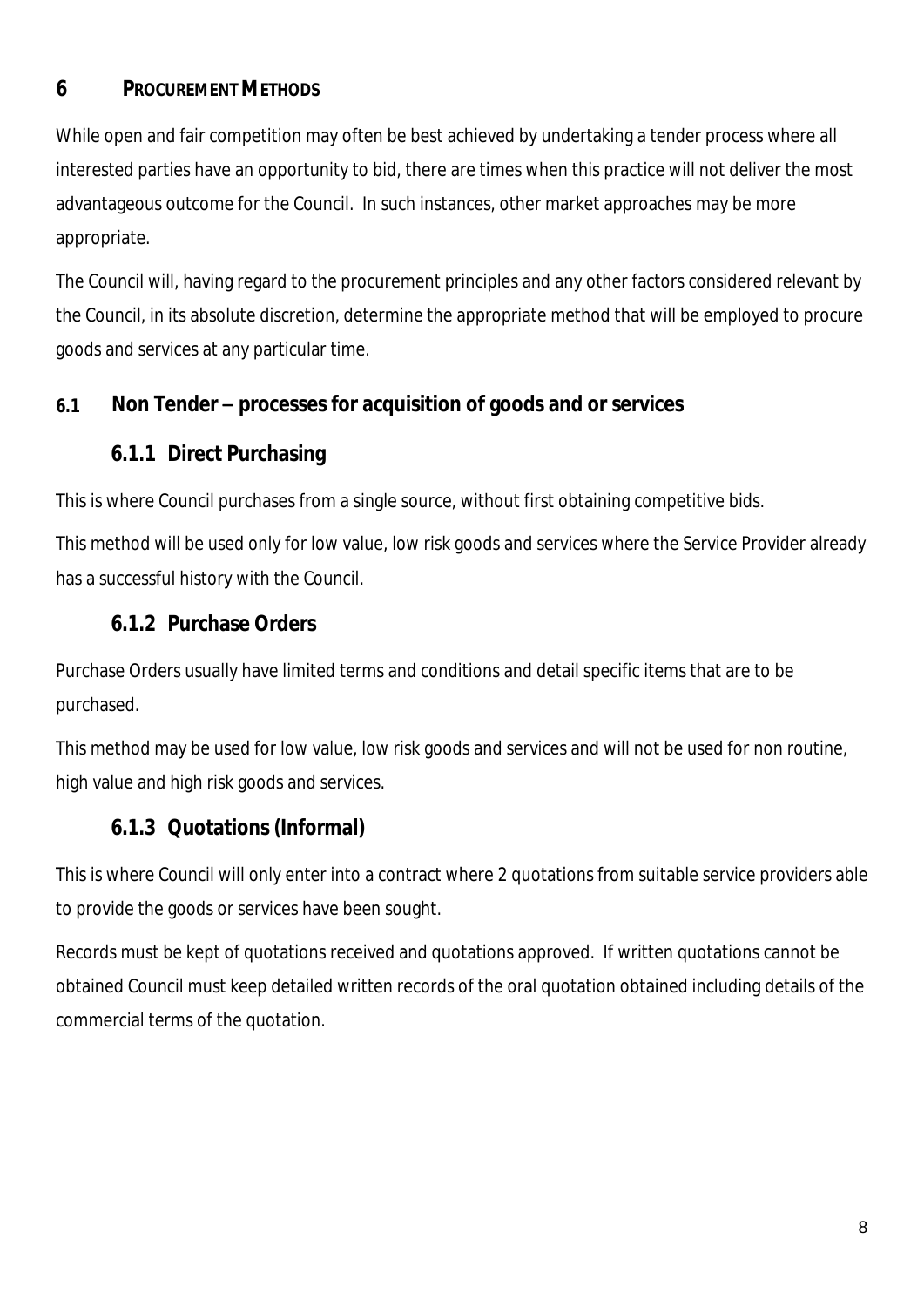| <b>Procurement Value</b> | <b>Minimum Requirement</b>                                                       |
|--------------------------|----------------------------------------------------------------------------------|
| \$30,000 and below       | Direct Purchase - Verbal Quotations                                              |
|                          | No formal quotations are required; however, the General Manager may at his       |
|                          | discretion obtain verbal quotations, of which at least one will be sought from a |
|                          | local business (if available).                                                   |

# **6.1.4 Request for Quotations (RFQ)**

This is a more formal quotation process. Council will enter into a contract where 3 written (including email) quotations from suitable service providers able to provide the goods and or services have been sought. Where less than 3 suitable service providers are reasonably available, records outlining this circumstance will be kept.

Council must keep detailed written records of the quotations obtained including details of the commercial terms of the quotation.

This method may be suitable for simple, largely price based purchases.

Purchasing goods and or services through the **National Procurement Network** (NPN) is an option for Councils. Purchasing through this mechanism involves an RFQ process. Items with a financial value above the prescribed amount may be legitimately purchased through the Network RFQ process. Use of the Network as a purchasing option for Councils is justified under the Regulations. See section 10 - Exemptions, point 10.4.

| <b>Procurement Value</b> | <b>Minimum Requirement</b>                                                                                                                                  |
|--------------------------|-------------------------------------------------------------------------------------------------------------------------------------------------------------|
| Between \$30,001 and     | Written quotations                                                                                                                                          |
| \$249,000                | The General Manager at his discretion seek at least three written quotations, of<br>which at least one will be sought from a local business (if available). |

## **6.2 Tender - processes for acquisition of goods and or services**

The Act and Regulations require that Council invite Tenders for any Contract it intends to enter into for the supply or provision of goods or services valued at or above a prescribed amount. The prescribed amount is \$250,000 (GST exclusive).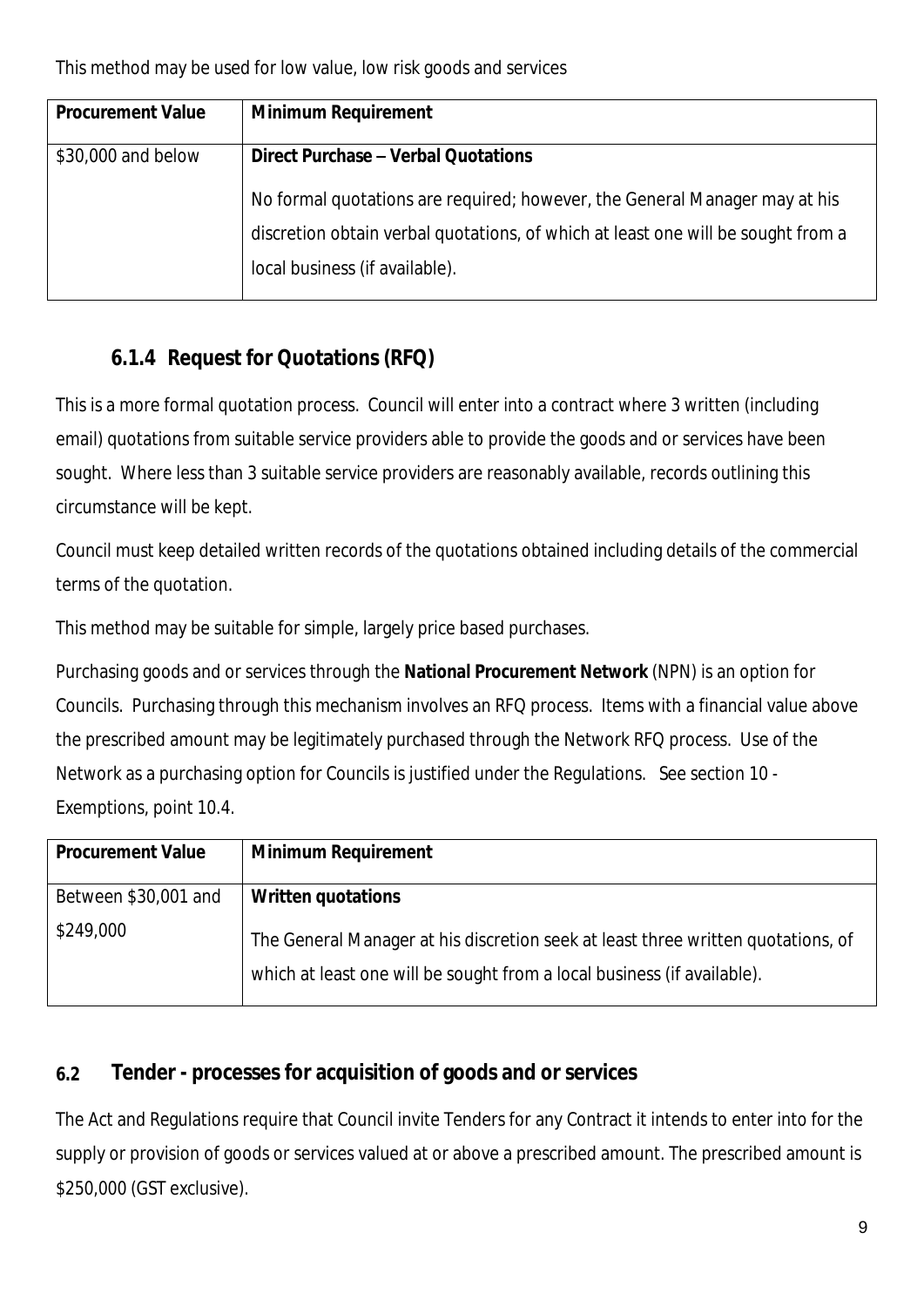That said, Council may also determine that tenders should be called in certain circumstances as appropriate, where the estimated value of the purchase is less than the prescribed amount.

# **6.2.1 Open Tenders**

An open tender process is an invitation to tender by public advertisement. There are generally no restrictions regarding who can submit a tender, however, service providers are required to submit all required information and will be evaluated against stated selection criteria.

| <b>Minimum Requirement</b>                                                                                                                                                                                                                                                                                                                                                                 |  |
|--------------------------------------------------------------------------------------------------------------------------------------------------------------------------------------------------------------------------------------------------------------------------------------------------------------------------------------------------------------------------------------------|--|
| <b>Public Tender</b><br>\$250,000 and greater<br>Council will advertise each tender at a minimum in the Mercury<br>newspaper for a minimum of a two week period. Other advertising may<br>be utilised as required to be run concurrently.<br>Each tender will be advertised on Council's website<br>Council would ideally like at least one tender from a local business (if<br>available) |  |

## **General Manager - responsibilities**

Consistent with the Regulations (Regulation 24) Council will ensure that when open tenders are used as a method of procurement; the General Manager will invite tenders.

The General Manager will advertise the tender locally via the daily newspaper circulating in the municipal area and on via Councils website – making the tender available to all qualified and interested bidders.

The public notice will identify:

- 6.2.1.1 clearly the nature of the goods and or services the Council requires
- 6.2.1.2 the period within which the tender must be lodged (must be at least 14 days after the date on which the notice is published)
- 6.2.1.3 where the tender must be lodged
- 6.2.1.4 details of a person from whom more detailed information relating to the tender may be obtained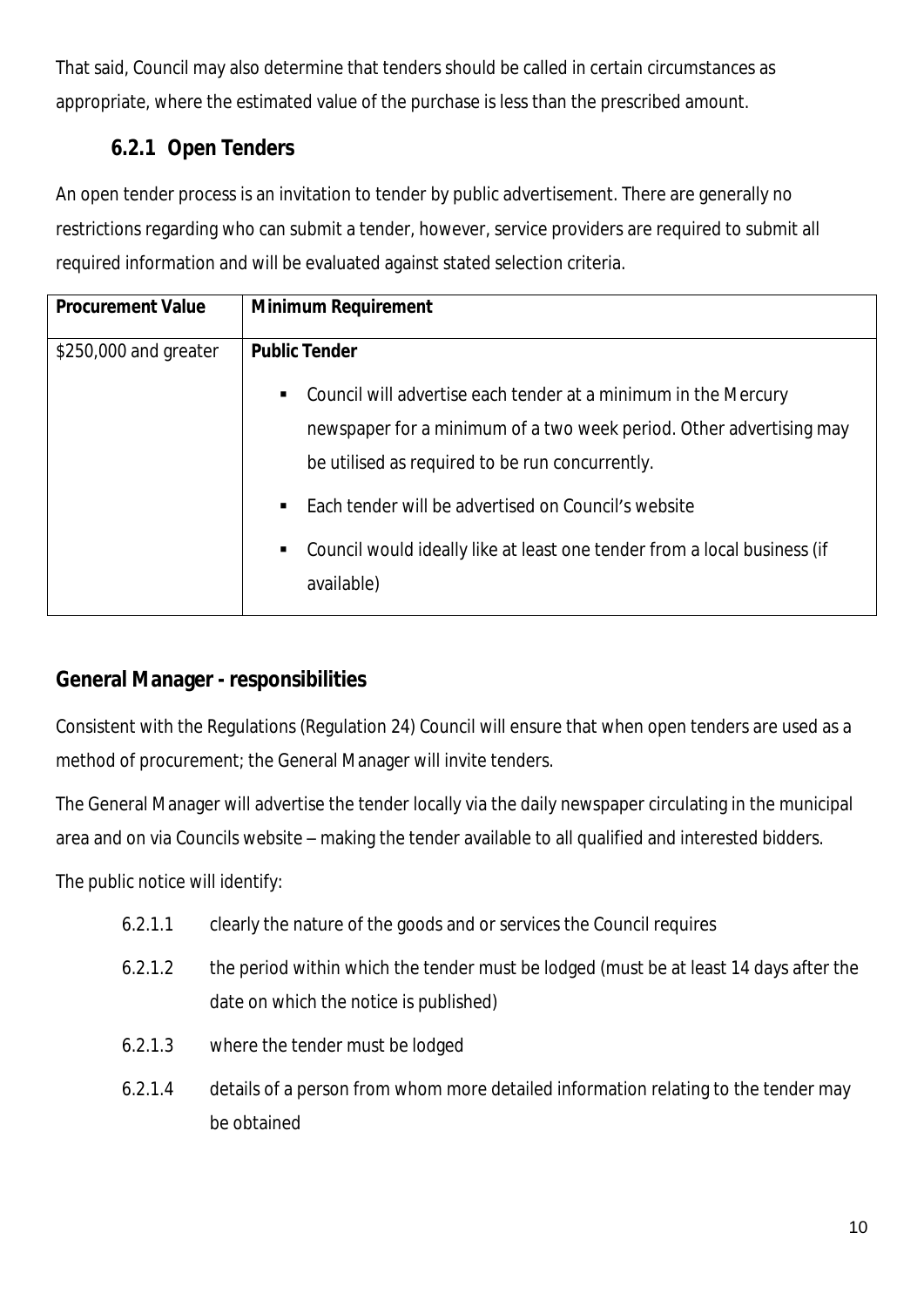The General Manager will ensure that prospective tenderers are provided with details regarding:

- 6.2.1.5 the specifications of the goods and or services required
- 6.2.1.6 the duration of the contract, including any extensions that are specified in the contract
- 6.2.1.7 any mandatory tender specifications and contract conditions
- 6.2.1.8 objective criteria for evaluating the contract and
- 6.2.1.9 must make reference to the Council Code for Tenders and Contracts

#### **Service Provider – responsibilities**

A person submitting a response in relation to a Council public tender must do so in writing.

The Service Provider must specify the goods and or services tendered for, provide details of the goods and or services being offered and must lodge the tender within the period specified in the public notice.

The contract is bound by Councils tender conditions or alternatively Councils standard purchase terms and conditions if applicable.

## **6.2.2 Multi Staged Tender**

There are occasions – although usually limited (because the process can be resource intensive), where Council may use a multi stage tender process. Reference is made to this process in the Regulations at Regulation 26.

This tender method will be used by Council to gain knowledge about the market, obtain industry input – where it is unclear what goods and services are available or to shortlist appropriate suppliers before seeking offers.

At each stage in this process, service providers may be culled to those who are most suited to the specific contract requirements. Service providers will be evaluated against criteria determined by Council.

Once a short list of potential service providers is developed, these service providers may be invited to participate in an open tender process.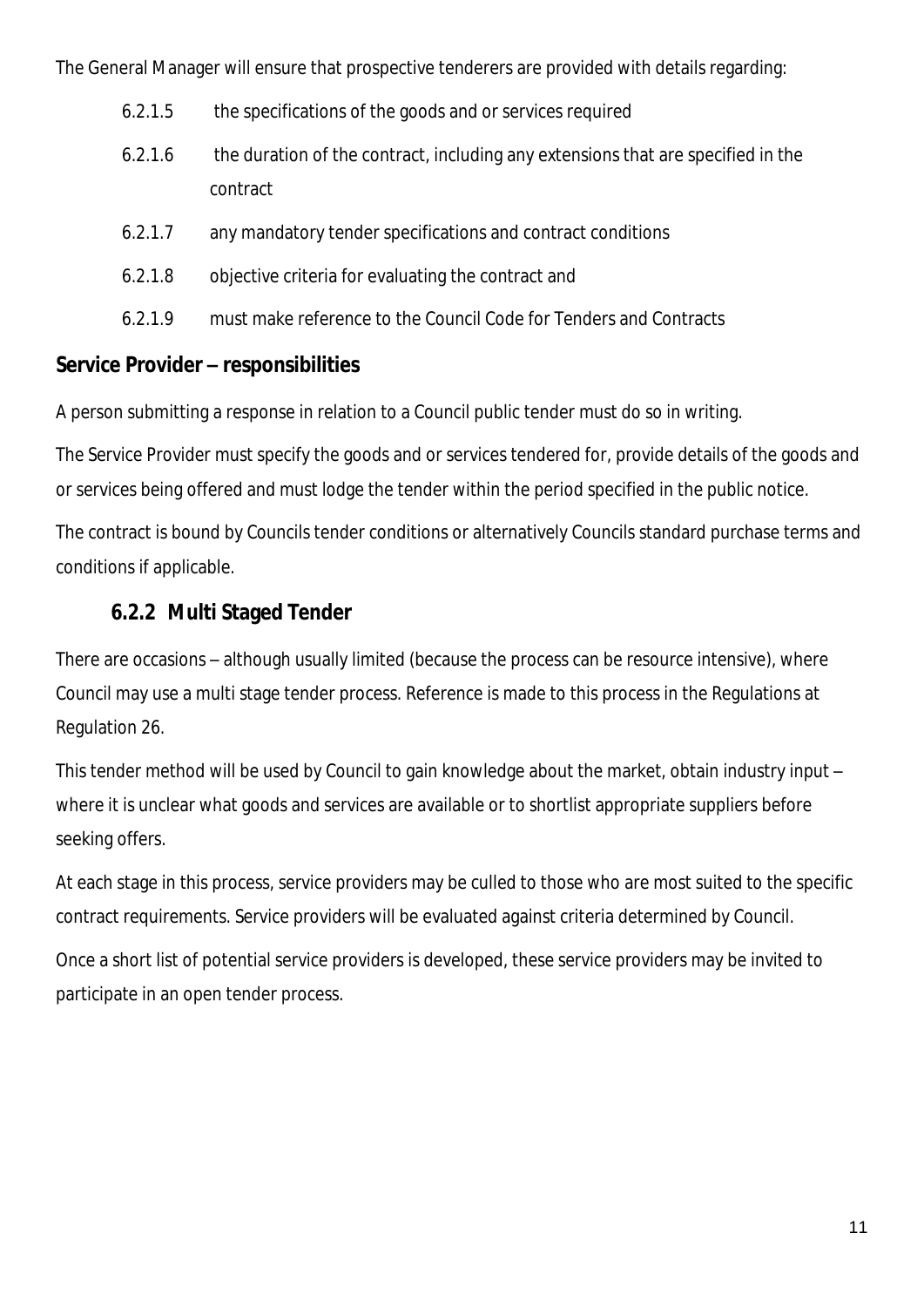### **General Manager - responsibilities**

As a first stage in this process, the General Manager will request – expressions of interest from prospective tenderers.

The General Manager will advertise the expression of interest locally via the daily newspaper circulating in the municipal area and via Councils website.

The public notice will identify:

| 6.2.2.1 | clearly the nature of the goods and or services the Council requires |  |  |  |
|---------|----------------------------------------------------------------------|--|--|--|
|         |                                                                      |  |  |  |
|         |                                                                      |  |  |  |

- 6.2.2.2 contract identification details
- 6.2.2.3 the period within which the expression of interest must be lodged
- 6.2.2.4 where the expression of interest must be lodged
- 6.2.2.5 details of a person from whom more detailed information relating to the expression of interest may be obtained

The General Manager will ensure that prospective tenderers are provided with details regarding:

- 6.2.2.6 the specifications of the goods and or services required
- 6.2.2.7 objective criteria for evaluating the expression of interest
- 6.2.2.8 the method of evaluating expressions of interest against the criteria
- 6.2.2.9 details of any further stages in the tender process
- 6.2.2.10 must make reference to the Council Code for Tenders and Contracts

At the final stage of a Multi Staged Tender process, the General Manager will invite all service providers who have met the criteria determined by the Council, to tender for the supply of goods and or services

If only one service provider meets the criteria determined by Council, the Council may contract with that supplier after

- 6.2.2.11 a tender from that Service Provider or
- 6.2.2.12 a decision by the absolute majority of the council to do so.

Service providers responsibilities as covered by clause 6.2.1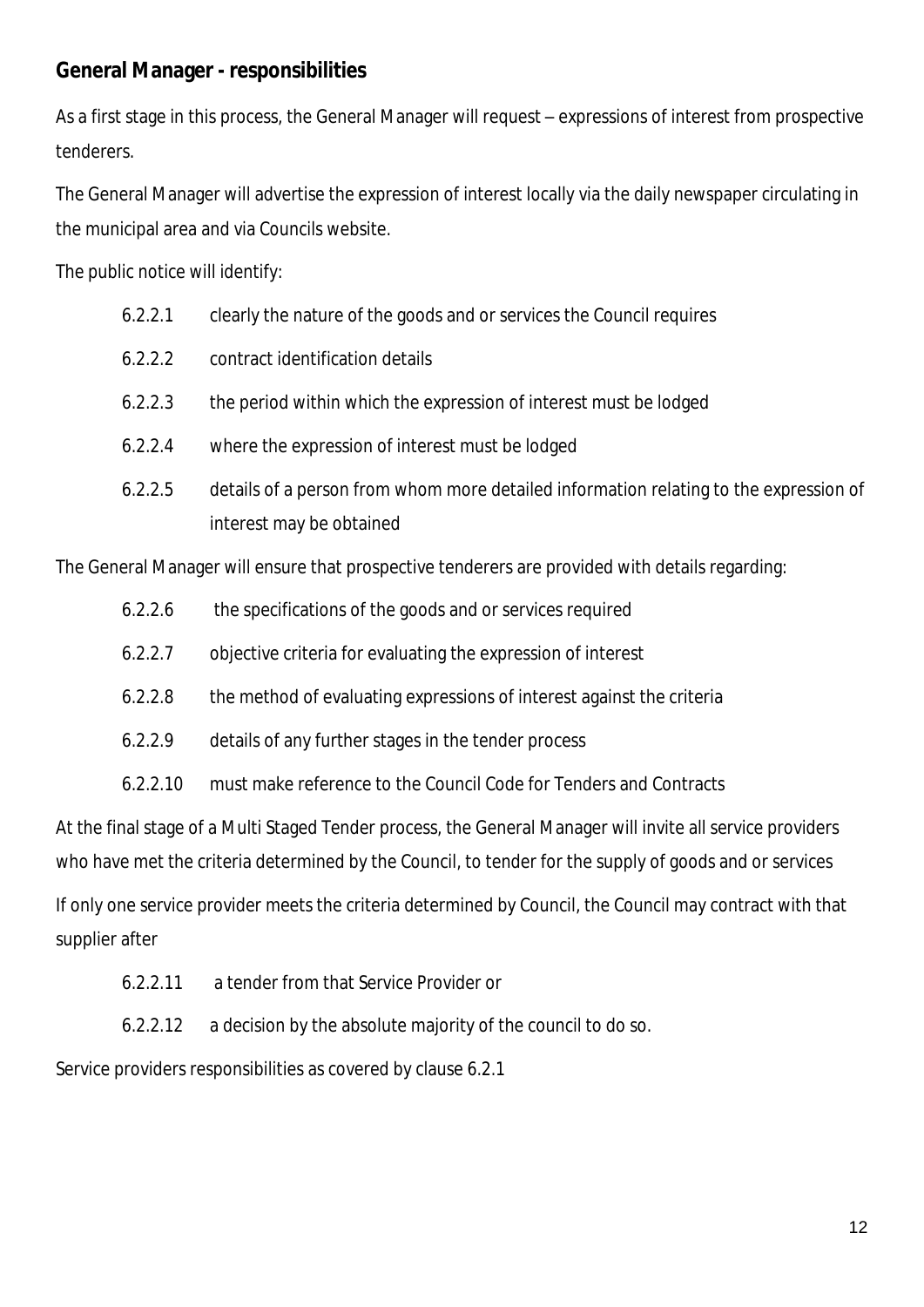## **6.3 Ongoing Supply Arrangements - Goods and Services**

## **6.3.1 Standing Contract**

A Council, through an open tender process, may establish a standing contract in which a single tenderer or multiple tenderers may be contracted for a specified period to provide specified goods or services during that period without the need for a further tender process. Reference is made to this process in the Regulations at Regulation 23.

Service providers listed on a standing contract panel will be selected following an evaluation process. Council may legitimately purchase directly from a service provider listed on a standing contract panel. Council may implement its own standing contract arrangements or may make use of goods and or services panels that have been negotiated for example for Tasmanian Councils via LGAT as a member of the National Procurement Network or via similar arrangements through State Government.

# **6.3.2 Multiple Use Register**

A multiple use register is a list, intended for use in more than one procurement process, of pre qualified providers, who have satisfied the conditions for participation or inclusion on the register. Reference is made to the multi use register process in the Regulations at Regulation 25.

Council may establish a multi use register of service providers who meet criteria established by the Council in respect to the supply of particular categories of goods and services.

Inclusion on a multi use register provides certainty for potential service providers that they have been recognised as meeting conditions for participation.

Council will invite tenders for a contract for the supply of goods and or services from all Service Providers included on a multiple use register for a particular category of goods and or services.

## **General Manager - responsibilities**

As per Regulation 28, Council will establish and maintain procedures for the use of multiple use registers for contracts valued at under the current prescribed amount, excluding GST.

Essential procedural requirements include that, the Council will invite applications from service providers for inclusion on a multiple use register by advertising locally via the daily newspaper circulating in the municipal area and via Councils website.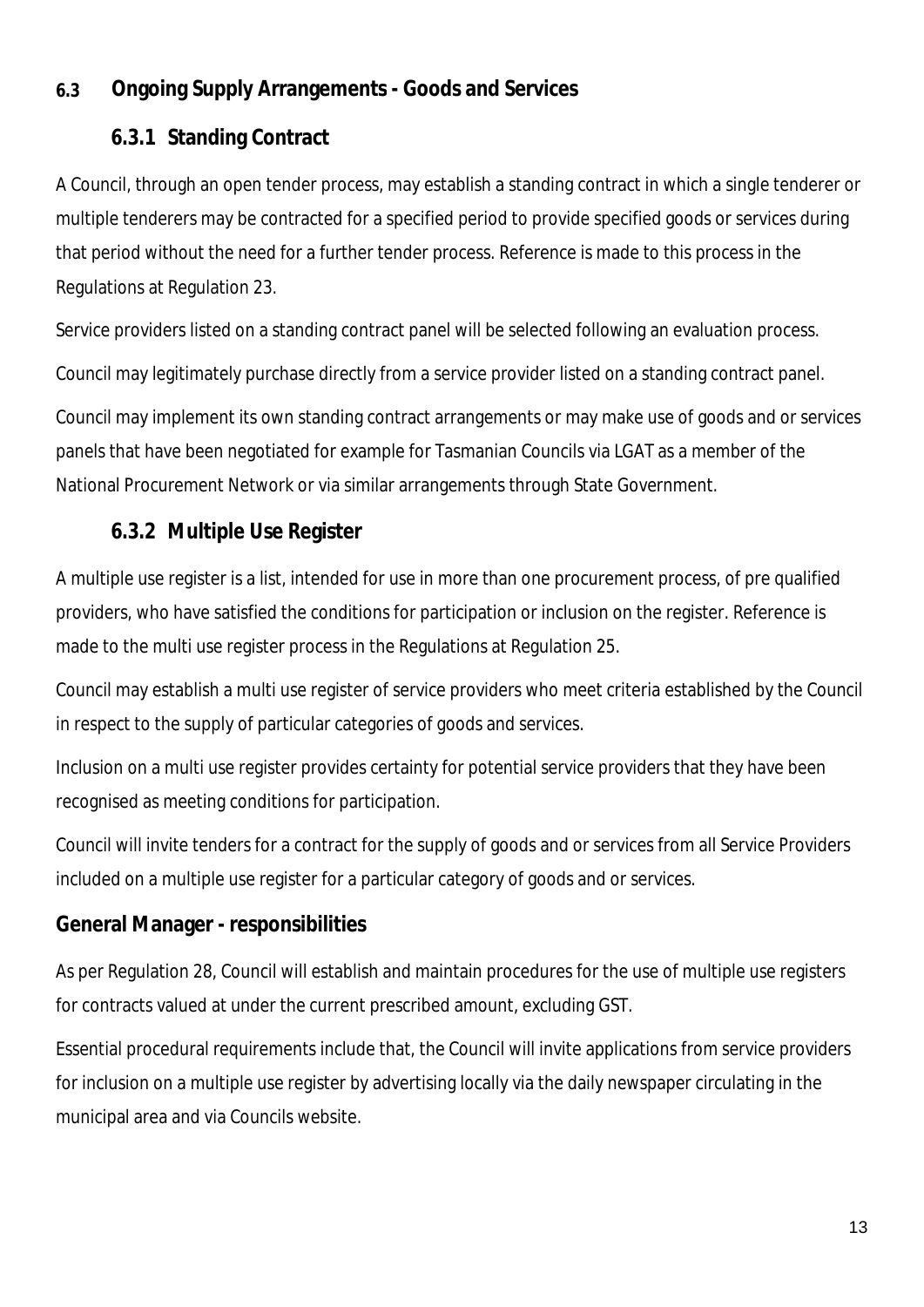The public notice will identify:

- 6.3.2.1 clearly the nature of the goods and or services the Council requires
- 6.3.2.2 any identification details associated with the register
- 6.3.2.3 the period within which the application must be lodged
- 6.3.2.4 where the application must be lodged
- 6.3.2.5 details of a person from whom more detailed information relating to the multiple use register may be obtained

The General Manager will ensure that applicants are provided with information regarding:

- 6.3.2.6 the specifications of the goods and or services required
- 6.3.2.7 the criteria for evaluating the applications
- 6.3.2.8 the method of evaluating applications against the criteria
- 6.3.2.9 must make reference to the Council Code for Tenders and Contracts

Council may accept an application for inclusion on the multiple use register or reject an application.

If Council rejects the application, the General Manager will advise the applicant of the reasons for rejection.

If Council accepts the application the General Manager will advise the applicant of the category their application will be included in on the multiple use register.

The multiple use register will be reviewed by Council at least every 2 years.

Council will allow a service provider to apply for inclusion on the multiple use register at any time unless the service provider has made an application in the previous 12 months and the application has not been accepted.

#### **6.3.3 Strategic Alliances**

Council may choose to procure goods and or services through contract arrangements already established and administered by other organisations, including:

- 6.3.3.1 LGAT through the National Procurement Network
- 6.3.3.2 State Government Contracts and
- 6.3.3.3 any other purchasing group of which Council is a member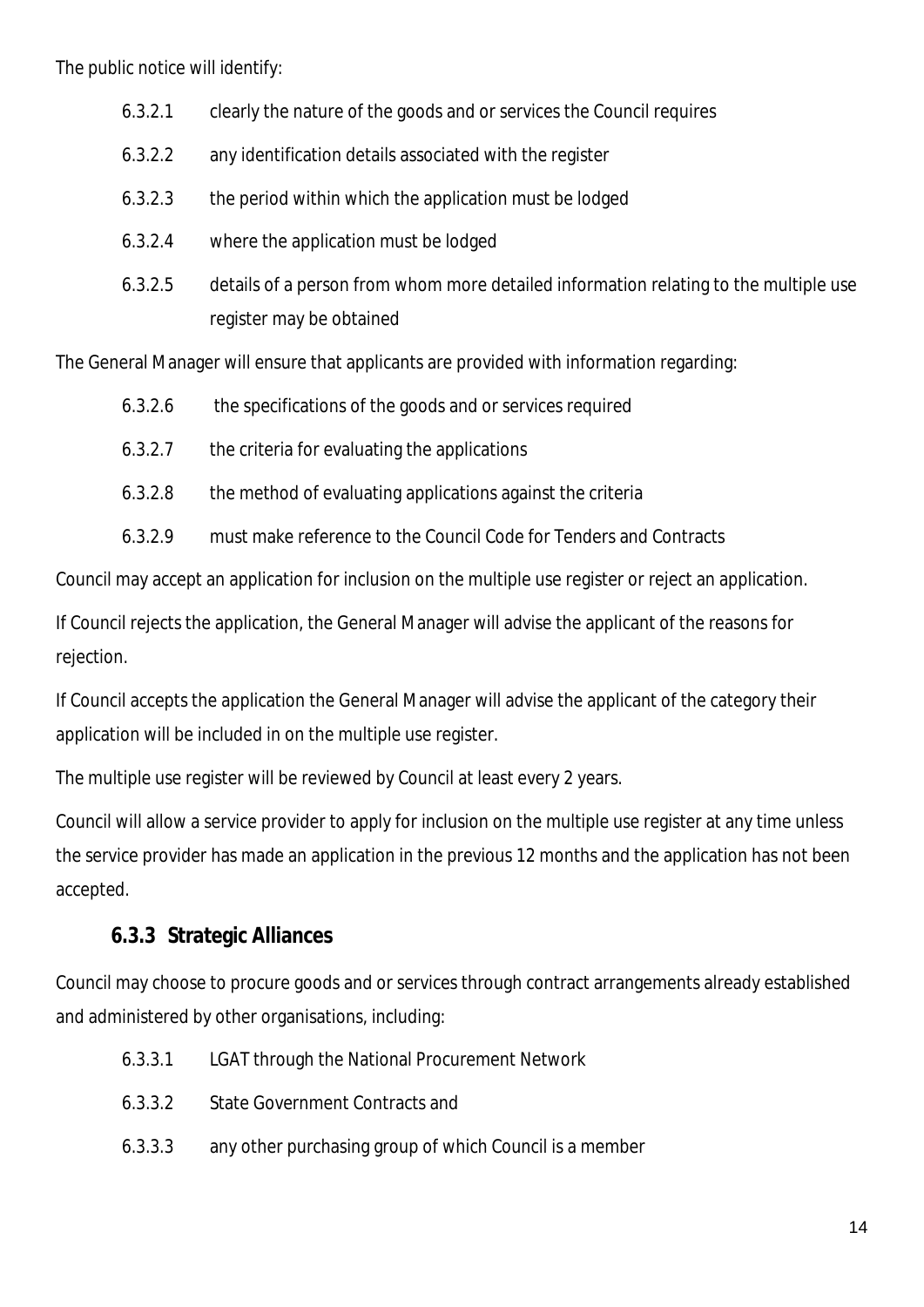#### **7 CALCULATING THE VALUE OF A PURCHASE**

#### **7.1 Price**

The dollar value of the purchase may be calculated as follows:

- 7.1.1 **single one-off purchase** the total amount, or estimated amount, of the purchase (excluding GST)
- 7.1.2 **multiple purchases** the gross value, or the estimated gross value, of the purchases (excluding GST); or
- 7.1.3 **ongoing purchases over a period of time** the annual gross value, or the estimated annual gross value, of the purchases (excluding GST).

As per Regulation 23, Council will not split a single procurement activity into 2 or more separate contracts for the primary purpose of avoiding the requirement to publicly invite tenders.

#### **7.2 Non price considerations**

Council will ensure that it is buying at the most competitive price available, but quantifying the value of a purchase does not simply mean buying at the lowest price. Specific issues that will be taken into account by Council that relate to non price related matters are identified in the Principles section at 5.2.

#### **8 GOODS AND SERVICES TAX (GST)**

All procurement thresholds are GST exclusive

Tenders and quotations must be sought on a GST exclusive basis.

#### **9 EXTENSION OF CONTRACTS ENTERED INTO**

Consistent with Regulation 23, Council may extend a contract entered into:

- 9.1 as specified in the contract or
- 9.2 if the contract does not specify extensions, by an absolute majority.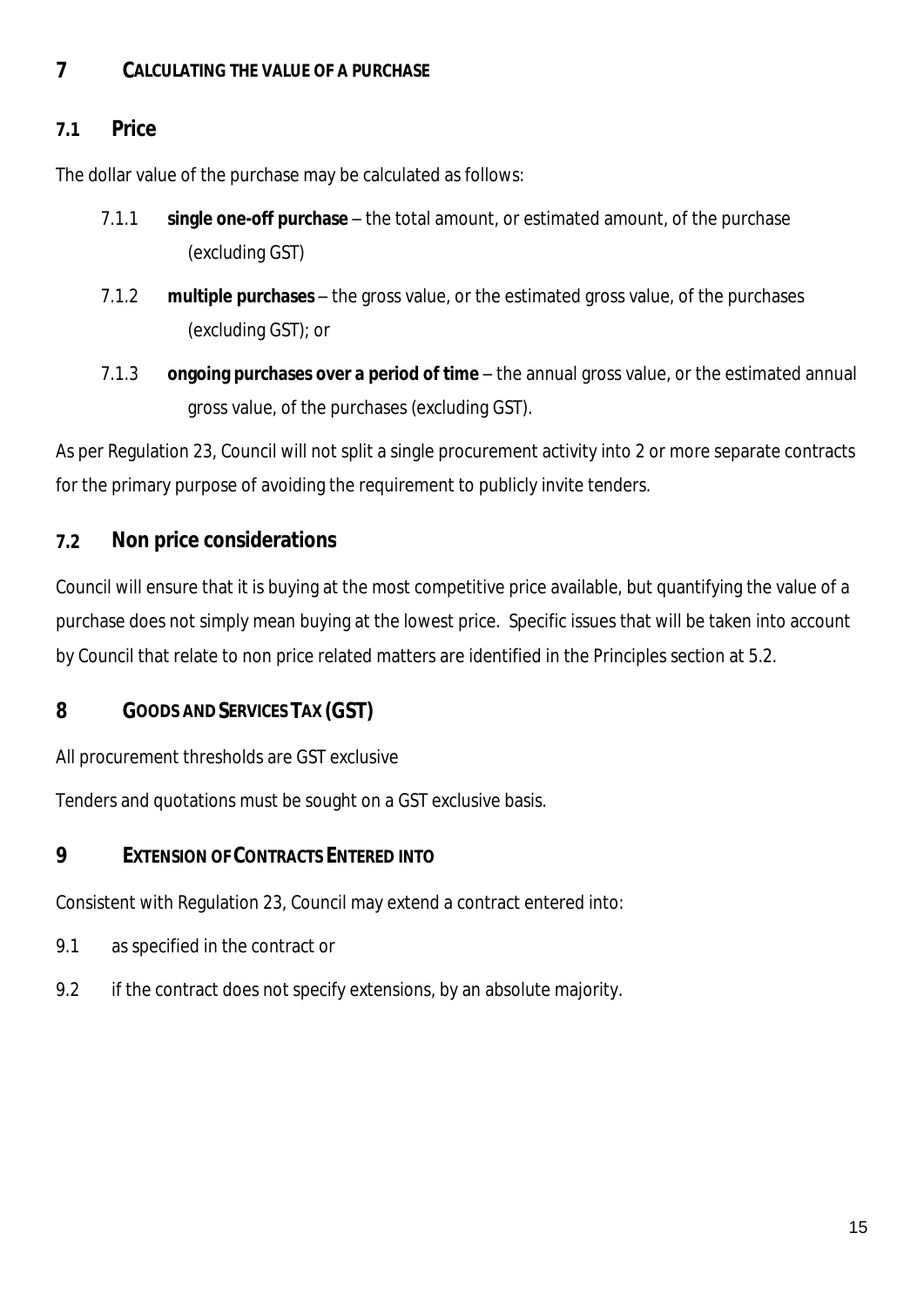#### **10 EXEMPTIONS**

The Regulations identify circumstances where Council is not required to issue a public tender process.

The exemption circumstances identified in Regulation 27 – Non application of the public tender process are:

- 10.1 an emergency if, in the opinion of the General Manager, there is insufficient time to invite tenders for the goods or services required in that emergency
- 10.2 a contract for goods or services supplied or provided by, or obtained through, an agency of a State or of the Commonwealth
- 10.3 a contract for goods or services supplied or provided by another council, a single authority, a joint authority or the Local Government Association of Tasmania
- 10.4 a contract for goods or services obtained as a result of a tender process conducted by another Council, a single Authority, a joint Authority, the Local Government Association of Tasmania or any other local government association in this State or in another State or a Territory or any organisation, or entity, established by any other local government association in this State or in another State or a Territory.
- 10.5 a contract for goods or services in respect of which a council is exempted under another Act from the requirement to invite a tender
- 10.6 a contract for goods or services that is entered into at public auction
- 10.7 a contract for insurance entered into through a broker
- 10.8 a contract arising when a council is directed to acquire goods or services due to a claim made under a contract of insurance
- 10.9 a contract for goods or services if the council resolves by absolute majority and states the reasons for the decision, that a satisfactory result would not be achieved by inviting tenders because of–
	- 10.9.1 extenuating circumstances or
	- 10.9.2 the remoteness of the locality or
	- 10.9.3 the unavailability of competitive or reliable tenderers
	- 10.9.4 a contract of employment with a person as an employee of the council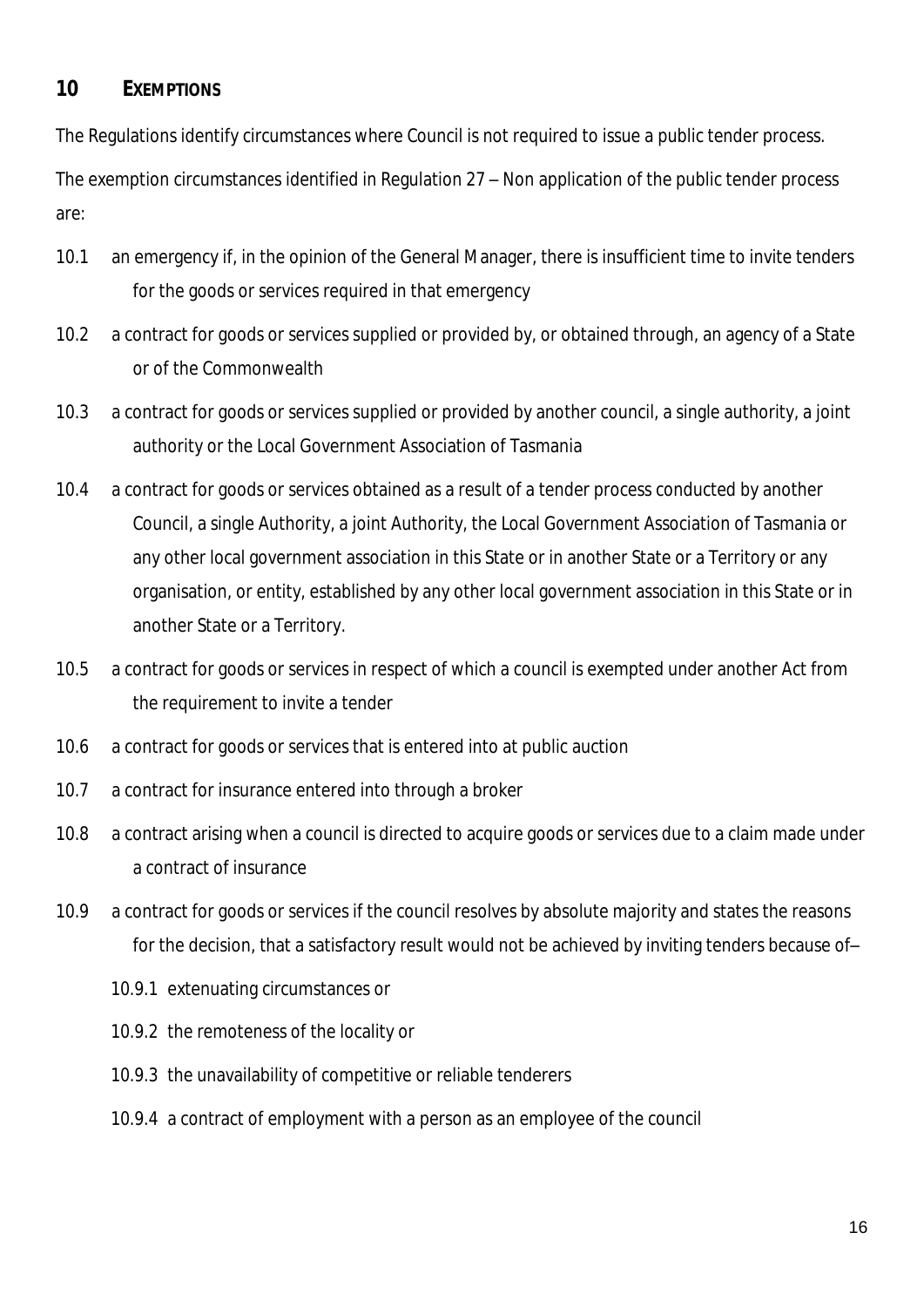## **General Manager - responsibilities**

The General Manager will authorise non use of the public tender process in accordance with the exemption directions identified above.

#### **11 ENGAGING A THIRD PARTY TO MANAGE A PROCUREMENT PROCESS**

Council may engage third parties to manage the procurement process for individual projects. The use of a third party as an agent or consultant to advise on, arrange or manage a procurement process does not exempt Council from complying with Council procurement policy and procedures.

Should Council engage a third party to manage a procurement process, it will be ensured that material is included in the contractual arrangements with the third party that requires the third party to comply with Council procurement policy and procedures.

#### **12 REPORTING PROCEDURES**

Council is obliged to report at a minimum on a series of procurement matters.

#### **12.1 Procurement at or above the prescribed amount**

As per Regulation 23, Council will report in its Annual Report details of any contract for the supply or provision of goods and or services valued at or above the currently legislated prescribed amount of \$250 ,000.

Council may also at its absolute discretion report detail of instances of procurement below the prescribed amount identified in the Regulations.

#### **12.2 Contract Extension**

As per Regulation 23, Council will report in its Annual Report, the details of any extension of a contract, where Council agreed to extend a contract by an absolute majority and the pre existing contract did not specify extensions.

Detail that will be reported for 12.1 and 12.2 at a minimum as required under the Regulations is:

- 12.2.1 a description of the contract
- 12.2.2 the period of the contract
- 12.2.3 the periods of any options for extending the contract

12.2.4 the value of any tender awarded, or if a tender was not required, the value of the contract excluding GST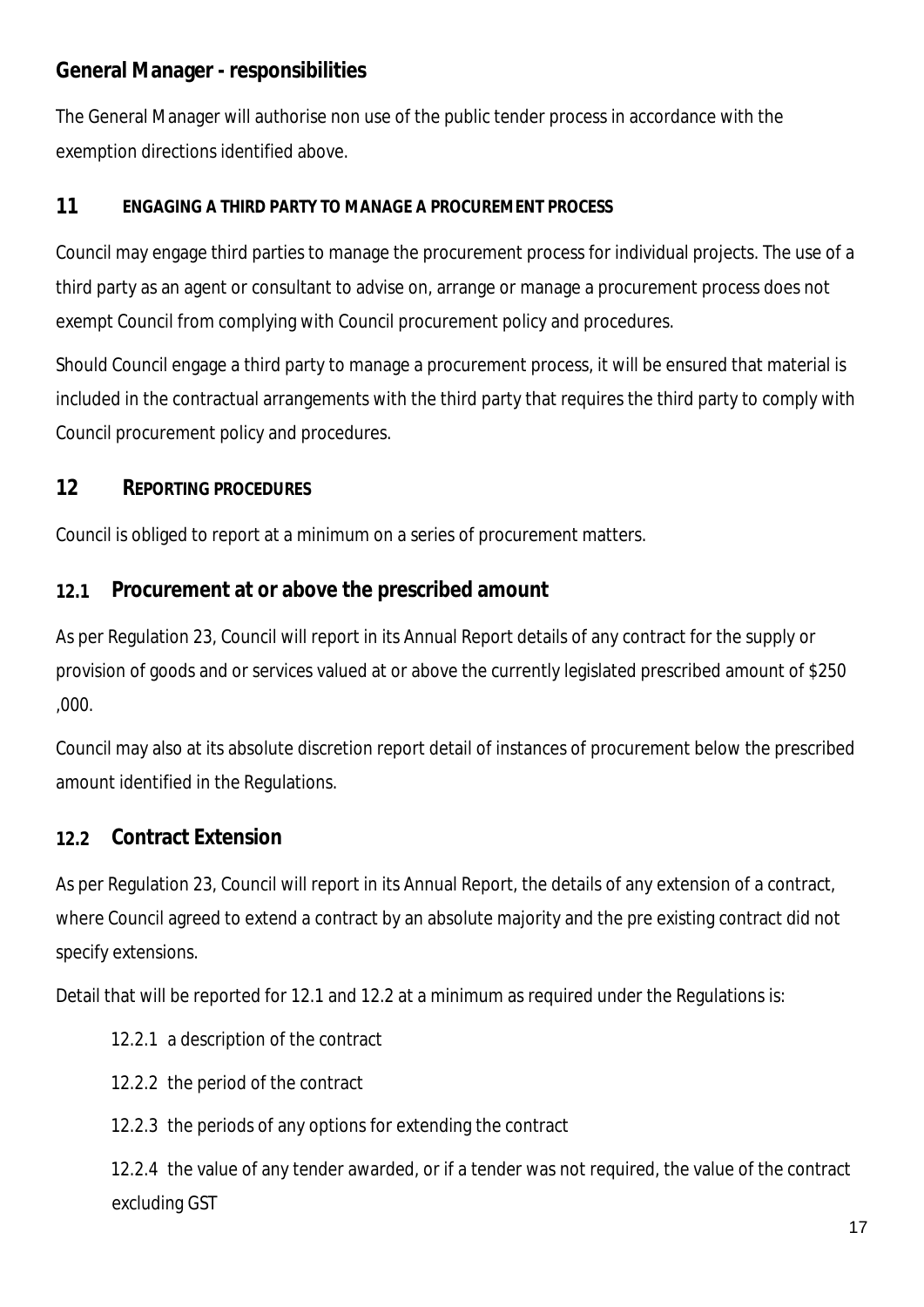12.2.5 the business name of the successful contractor

12.2.6 the business address of the successful contractor

# **12.3 Emergency Provision**

As per Regulation 27 Council will report in its Annual Report, the details of all instances where non application of the public tender process has been applied as a result of an emergency, where in the opinion of the General Manager, there was insufficient time to invite tenders for the goods and services required in that emergency.

# **12.4 Other Circumstances**

As per Regulation 27 Council will report in its Annual Report, the details of all instances where non application of the public tender process has been applied because Council agreed by absolute majority, that a satisfactory result would not have been achieved if tenders were invited because of

- 12.4.1 extenuating circumstances
- 12.4.2 the remoteness of the locality
- 12.4.3 the unavailability of competitive or reliable tenderers
- 12.4.4 a contract of employment with a person as an employee of the Council

Detail that will be reported for 12.3 and 12.4 at a minimum as required under the Regulations is:

- 12.4.5 a description of the reason for not inviting public tenders
- 12.4.6 a description of the goods and or services acquired
- 12.4.7 the value of the goods and or services acquired
- 12.4.8 the name of the supplier.

In addition to ensuring the above reporting occurs, as per Regulation 28, the General Manager will establish and maintain procedures for reporting to Council circumstances where a public tender or quotation process was not used and reasonably should have been.

# **13 WORK HEALTH AND SAFETY**

Council's Work Health and Safety (WHS) Management Plan and as specified in the tender or quotation document.